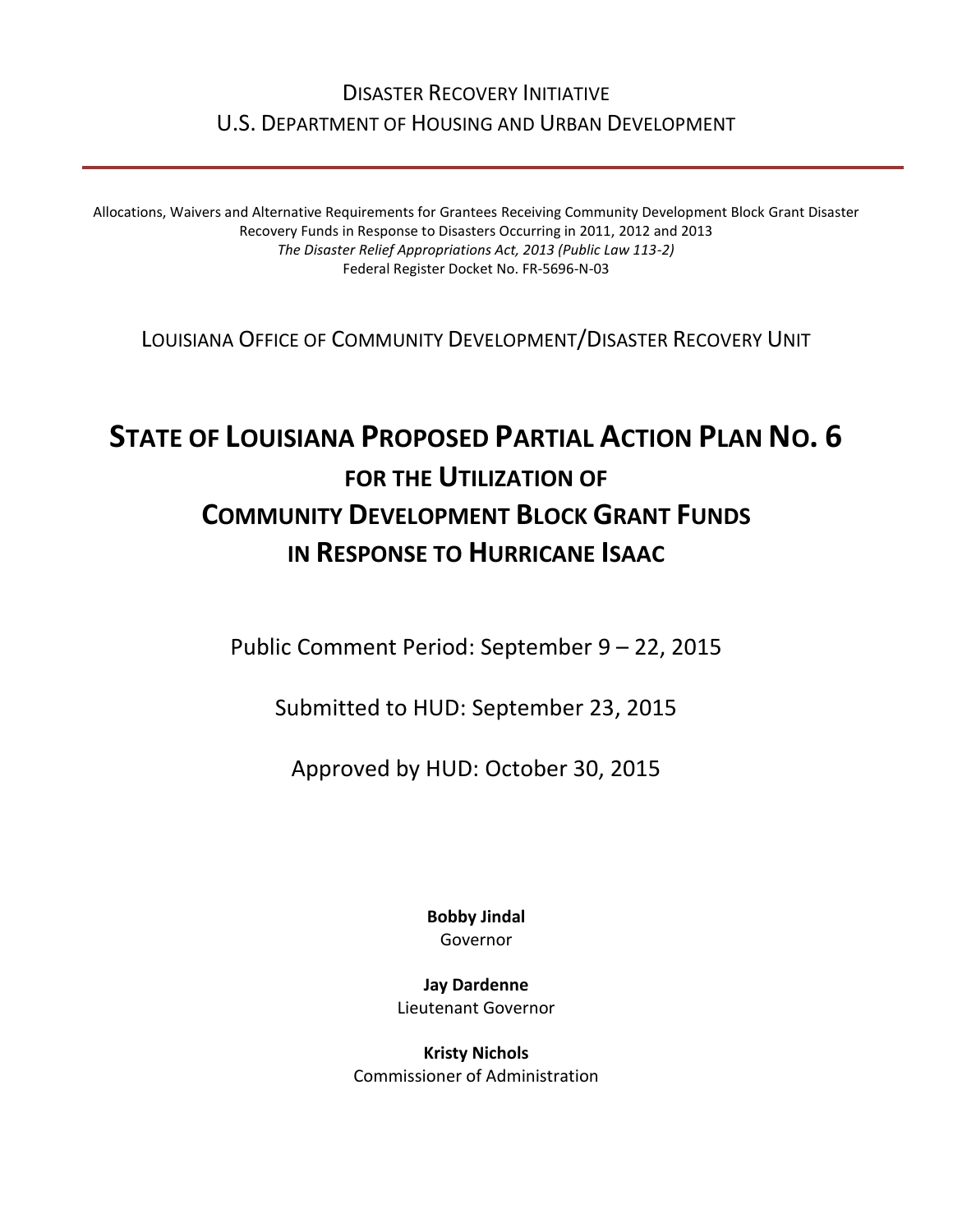#### **I. Overview**

This Partial Action Plan No. 6 allocates \$4,334,800, as a subset of St. John the Baptist Parish's previously allocated \$32,674,000, to the newly created *Small Business Grant and Loan Program* and further obligates \$1,041,936 for the program. This funding allocation and obligation, in accordance with the parish's unmet needs assessment as outlined in the state's Master Action Plan, is necessary to address unmet Economic Development needs in St. John the Baptist Parish in response to Hurricane Isaac.

| Program                                             | <b>Total</b><br><b>Allocation</b> | $%$ of<br><b>Allocation</b> | <b>Previous</b><br><b>Obligations</b> | <b>Obligation</b><br>for Partial<br><b>Action Plan</b><br><b>No. 6</b> | <b>Future</b><br><b>Obligations</b> |
|-----------------------------------------------------|-----------------------------------|-----------------------------|---------------------------------------|------------------------------------------------------------------------|-------------------------------------|
| St. John the Baptist Parish                         | \$32,674,000                      | 50.8%                       | \$10,022,544.99                       | \$1,041,936                                                            | \$21,609,519.01                     |
| <b>Plaquemines Parish</b>                           | \$16,953,000                      | 26.3%                       | \$2,138,900.00                        | \$0                                                                    | \$14,814,100.00                     |
| <b>FEMA Cost-Share</b>                              | \$5,886,000                       | 9.1%                        | \$5,886,000.00                        | \$0                                                                    | \$0.00                              |
| State Administration, Planning and Program Delivery | \$3,320,000                       | 5.2%                        | \$827,574.24                          | \$0                                                                    | \$2,492,425.76                      |
| Hazard Mitigation Cost-Share Assistance Program     | \$3,021,084                       | 4.7%                        | \$221,499.77                          | \$0                                                                    | \$2,799,584.23                      |
| Homeowner Rehabilitation Program                    | \$1,425,000                       | 2.2%                        | \$712,500.00                          | \$0                                                                    | \$712,500                           |
| Parish Recovery Priority Projects                   | \$1,100,000                       | 1.7%                        | \$832,373.00                          | \$0                                                                    | \$267,627                           |
| <b>Total</b>                                        | \$64,379,084                      | 100.0%                      | \$20,641,392                          | \$1,041,936                                                            | \$42,695,756                        |

#### **II. Program Description**

As documented in the state's Master Action Plan, SBA approved a total of 58 disaster business loans in St. John the Baptist Parish in Isaac's aftermath, worth more than \$4 million in loan disbursements. This accounts for approximately 11 percent of the 552 loans approved statewide and 16 percent of statewide loan disbursements. Accounting for SBA's reported 35 percent approval rate, the state estimates more than \$11 million in Isaac-related business damages in St. John the Baptist Parish. Industries with the highest levels of estimated damage were lessors of residential buildings and dwellings (\$4.7 million estimated damage) and hotels (\$2.8 million estimated damage).

#### **SBA Disaster Business Loans by Industry in St. John the Baptist Parish**

| <b>NAICS Industry</b>                                       | # Approved   | <b>Approved</b><br><b>Amount</b> | <b>Total Estimated</b><br><b>Damage</b> |
|-------------------------------------------------------------|--------------|----------------------------------|-----------------------------------------|
| 114112 - Shellfish Fishing                                  | 1            | \$38,300                         | \$109,429                               |
| 115112 - Soil Preparation, Planting, and Cultivating        |              | \$22,200                         | \$63,429                                |
| 236117 - New Housing Operative Builders                     | 1            | \$158,000                        | \$451,429                               |
| 236220 - Commercial and Institutional Building Construction | 1            | \$88,800                         | \$253,714                               |
| 424910 - Farm Supplies Merchant Wholesalers                 | 1            | \$14,800                         | \$42,286                                |
| 445210 - Meat Markets                                       | 1            | \$14,000                         | \$40,000                                |
| 453310 - Used Merchandise Stores                            | 1            | \$3,000                          | \$8,571                                 |
| 484110 - General Freight Trucking, Local                    | 1            | \$24,100                         | \$68,857                                |
| 484121 - General Freight Trucking, Long-Distance, Truckload | 2            | \$73,400                         | \$209,714                               |
| 488490 - Other Support Activities for Road Transportation   | 1            | \$42,300                         | \$120,857                               |
| 531110 - Lessors of Residential Buildings and Dwellings     | 29           | \$1,652,500                      | \$4,721,429                             |
| 531120 - Lessors of Nonresidential Buildings (except        | 1            | \$190,300                        | \$543,714                               |
| Miniwarehouses)                                             | 1            |                                  |                                         |
| 541320 - Landscape Architectural Services                   |              | \$22,400                         | \$64,000                                |
| 561499 - All Other Business Support Services                | 1            | \$8,000                          | \$22,857                                |
| 561611 - Investigation Services                             |              | \$7,400                          | \$21,143                                |
| 561730 - Landscaping Services                               | $\mathbf{1}$ | \$28,500                         | \$81,429                                |
| 621210 - Offices of Dentists                                |              | \$33,800                         | \$96,571                                |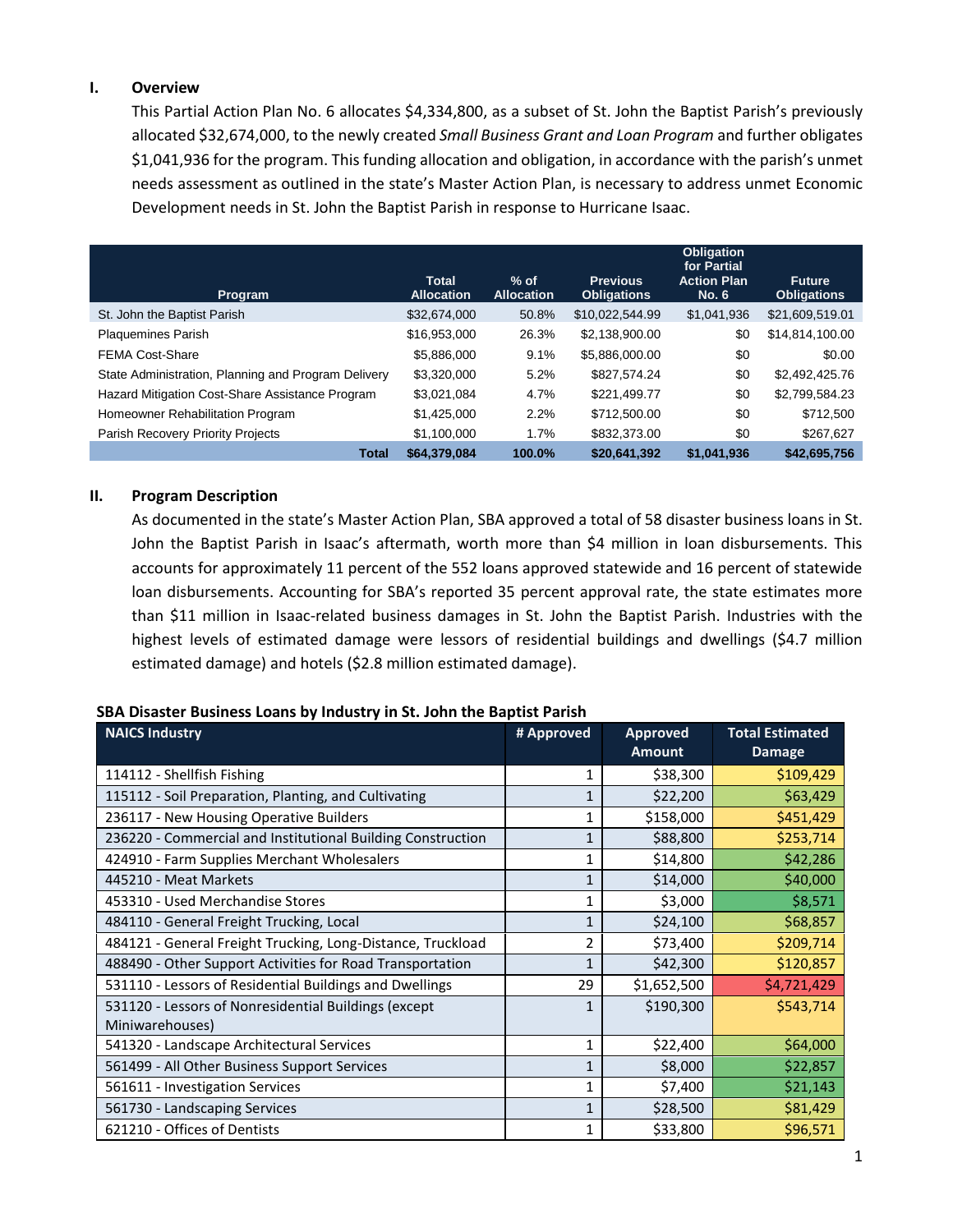| 624410 - Child Day Care Services                  |    | \$98,000    | \$280,000    |
|---------------------------------------------------|----|-------------|--------------|
| 721110 - Hotels (except Casino Hotels) and Motels |    | \$1,000,000 | \$2,857,143  |
| 722211 - Limited-Service Restaurants              |    | \$66,400    | \$189,714    |
| 722330 - Mobile Food Services                     |    | \$12,100    | \$34,571     |
| 722410 - Drinking Places (Alcoholic Beverages)    |    | \$101,300   | \$289,429    |
| 812112 - Beauty Salons                            |    | \$8.900     | \$25,429     |
| 813110 - Religious Organizations                  |    | \$311,200   | \$889,143    |
| Total                                             | 58 | \$4,019,700 | \$11,484,857 |

#### **Source: SBA, May 2013**

Therefore, in order to address the unmet recovery and economic revitalization needs experienced by impacted businesses and industries, the parish and the state will allocate \$4,334,800 and obligate \$1,041,936 of its CDBG-DR allocation within St. John the Baptist Parish to address economic development unmet needs and expand economic opportunities, particularly for persons of low- and moderate-income.

**Eligible Activities:** 105(a)(15)

**National Objective:** Low-and Moderate Income Benefit, Urgent Need **Activity Allocation:** \$4,334,800 **Activity Obligation:** \$1,041,936

# **III. Overview and Delivery**

The proposed program will provide grants, forgivable loans and/or loan packages and technical assistance to businesses that existed in the parish before, and were impacted by, Hurricane Isaac. The program will provide funding for eligible businesses' unmet recovery and economic revitalization needs. The program will be administered by St. John the Baptist Parish's subrecipient with oversight by the parish. The Office of Community Development-Disaster Recovery Unit (OCD-DRU) will provide technical assistance and guidance to the parish.

Loan and interest payments from the businesses that are generated by the program will remain with the subrecipient qualified under the definition of eligible organizations within 105(a)(15) and will be redeployed to businesses in St. John the Baptist Parish.

#### **IV. Eligibility Requirements**

In order to be eligible to receive assistance under the program:

- a. Business must have been in business in St. John the Baptist Parish on or before July 1, 2012. Businesses in the process of opening on or before July 1, 2012 may be considered to be eligible on a case-by-case basis.
- b. Business must either still be in located in St. John the Baptist Parish or show evidence that it is still an active entity.
- c. Business must qualify as a small business under the Small Business Administration.
- d. Business must not be debarred from receiving funding from the Federal Government.
- e. Businesses that receive grant and/or loan assistance and that are located in the Special Flood Hazard Area (SFHA or 100 year floodplain) that receive assistance for applicable activities must obtain and maintain flood insurance in the amount and duration prescribed by FEMA's National Flood Insurance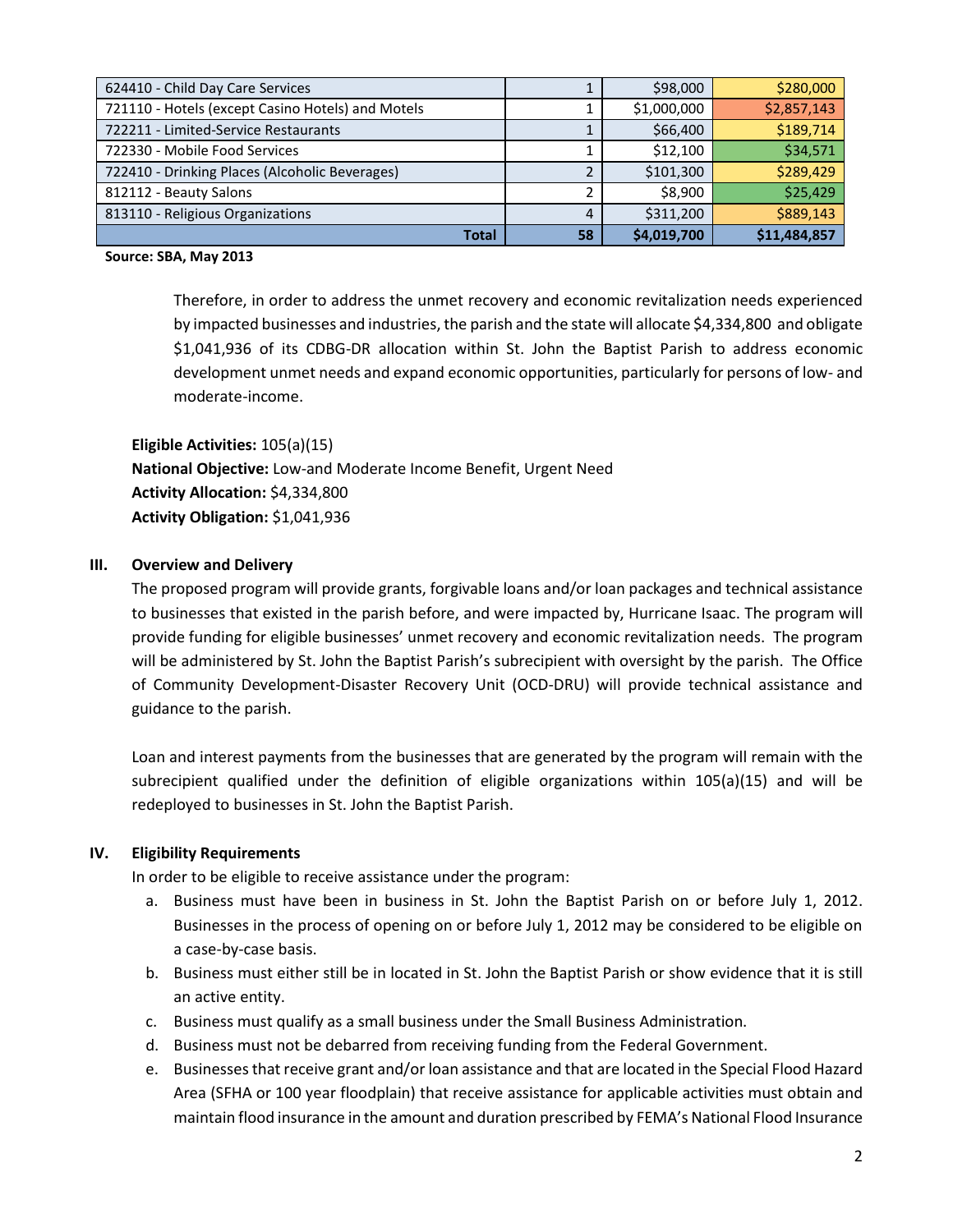Program. Section 102(a) of the Flood Disaster Protection Act of 1973 (42 U.S.C. 4012a) mandates the purchase of flood insurance protection for any HUD-assisted property within the SFHA.

f. Non-profits and religious organizations with secular business operations are eligible for assistance.

Policies and procedures will fully delineate the eligibility criteria generally described above.

#### **V. Use of Funds**

Awards will be provided in the form of a direct grant or forgivable loan (20%) and a low-interest loan (80%) between the business and subrecipient of the parish. Funds may be used for eligible working capital, inventory and moveable and immoveable equipment expenses. Funds cannot be used for travel, entertainment, research and development or donations.

# **VI. Monitoring**

OCD-DRU will monitor St. John the Baptist Parish to ensure the parish monitors its subrecipient for compliance with federal regulations and programmatic requirements. St. John the Baptist Parish will be required to submit quarterly reports to OCD-DRU providing information on the program status, the number of businesses served and, as applicable, the number of jobs created or retained including job titles and salaries or the areas served through the assisted business.

# **VII. Overall Grant Impact**

This Partial Action Plan No. 6 allocates \$4,334,800 as a programmatic subset of the previous \$32,674,000 allocation the state made to address unmet needs in St. John the Baptist Parish. Additionally, this Partial Action Plan obligates \$1,041,936 to this newly-created program.

| Program                        | <b>Allocation</b> | <b>Obligated</b><br><b>Previously</b> | <b>Obligated in</b><br><b>Partial Action</b><br>Plan No. 6 | To be<br><b>Obligated in</b><br>the Future |
|--------------------------------|-------------------|---------------------------------------|------------------------------------------------------------|--------------------------------------------|
| Homeowner<br>Rehabilitation    | \$11,549,820      | \$6,140,341.58                        |                                                            | \$5,409,478.42                             |
| Program                        |                   |                                       |                                                            |                                            |
| Small Rental<br>Rehabilitation | \$3,594,140       | \$1,079,342.76                        |                                                            | \$2,514,797.24                             |
| Program                        |                   |                                       |                                                            |                                            |
| <b>Housing Elevation</b>       | \$2,500,000       | \$1,167,296.39                        |                                                            | \$1,332,703.61                             |
| Program<br>Homebuyer           |                   |                                       |                                                            |                                            |
| Assistance Program             | \$1,306,960       | \$1,306,960.00                        |                                                            | \$0                                        |
| Demolition and                 | \$350,000         | \$91,885.00                           |                                                            | \$258,115.00                               |
| Clearance Program              |                   |                                       |                                                            |                                            |
| <b>Small Business</b>          |                   |                                       |                                                            |                                            |
| <b>Grant and Loan</b>          | \$4,334,800       |                                       | \$1,041,936.00                                             | \$3,292,864.00                             |
| Program                        |                   |                                       |                                                            |                                            |
| Admin/TBD                      | \$9,038,280       | \$236,719.26                          |                                                            | \$8,801,560.74                             |
| <b>Total</b>                   | \$32,674,000      | \$10,022,544.99                       | \$1,041,936.00                                             | \$21,609,519.01                            |

#### **Obligation/Allocation Changes to St. John the Baptist Parish Allocation**